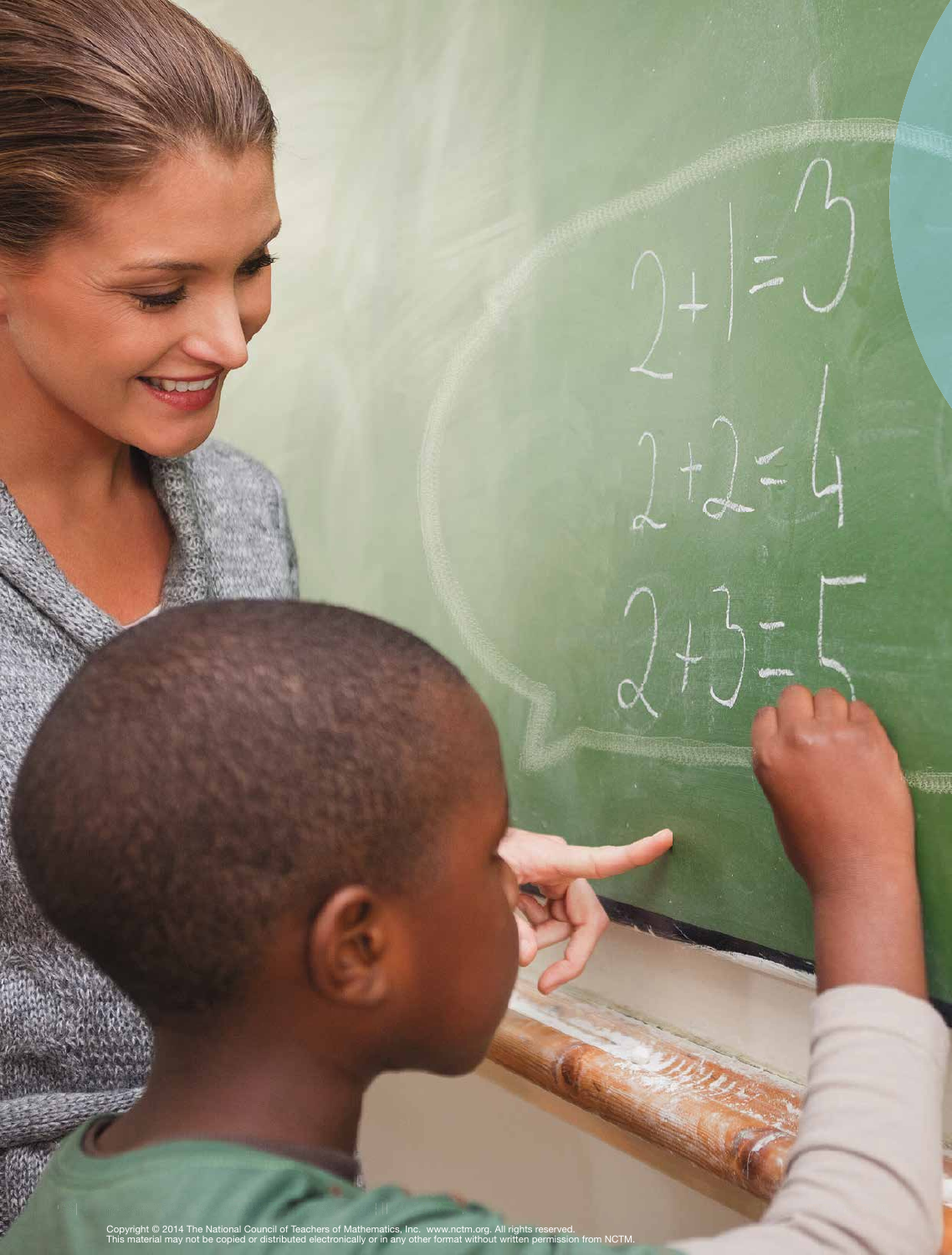# Early<br>I Mathematics with CCSSM

To develop second-grade students' confidence and ease, use these three specific types of tasks that align with Common Core State Standards for **Mathematics** expectations.

WAVEBREAKMEDIA LTD/THINKSTOCK

# **By Gabriel T. Matney**

What comes to mind<br>
when you hear the<br>
phrase, "She is fluent in<br>
that"? Perhaps you think<br>
of a foreign language teacher whose when you hear the phrase, "She is fluent in that"? Perhaps you think mastery of another language was so profound that you were never quite sure whether his or her inner monologue was in English or the other language. The qualities of someone fluent in another language involve more than simply recalling words quickly. A fluent speaker must have understanding of both the structure of language and the meanings of words. But the most defining characteristic of fluency is the quality of creative expression, the ability to construct new associations and meanings with the language. If we were to apply this analogously to the context of quantitative fluency, we might ask, "What does it mean for a student to be *fluent* in mathematics, and how do

we, as teachers of mathematics, help inspire the development of *fluency* in each of our students?"

These are significant questions to consider, because fluency is an important aspect of *Principles and Standards for School Mathematics* (NCTM 2000) and the Common Core State Standards for Mathematics (CCSSM) (CCSSI 2010). For students to reach a meaning for mathematical fluency that mirrors the fluency of a foreign language expert, teachers must create learning experiences that produce opportunities for students to make sense of and organize number relations. These mathematically rich learning experiences should provide space for students' attention to being accurate, to being flexible in their thinking, and to developing efficiency in their reasoning and processes (Russell 2000).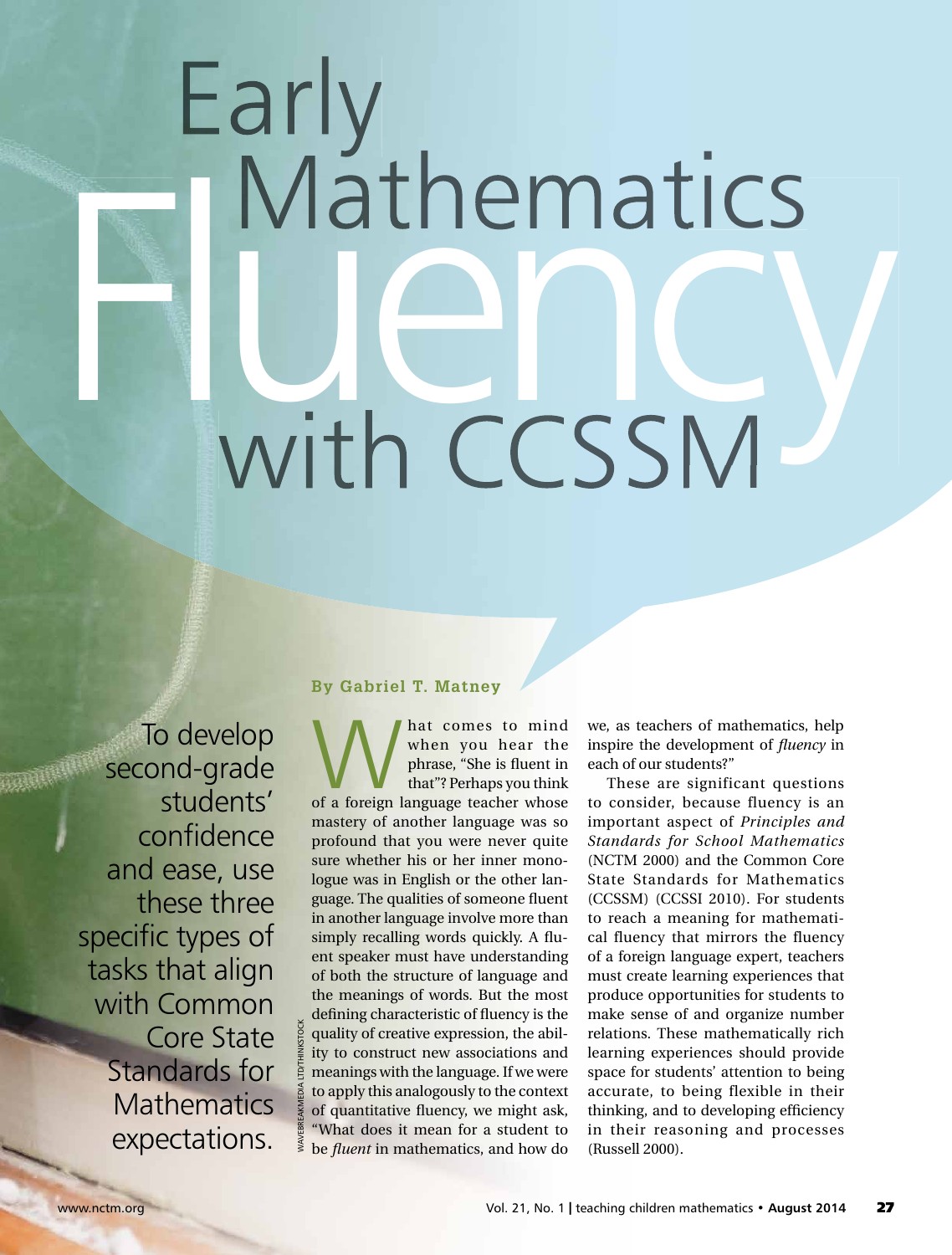# **Fluency and CCSSM**

In this article, I offer examples of learning tasks that build mathematical fluency to promote students' creative expression of mathematical ideas. These learning tasks align with the expectations of CCSSM, which mentions fluency twenty-five times and promotes fluency through problem solving and developing mathematical ideas. Teachers and districts can use **table 1** as a concise way of seeing the areas in which students ought to be fluent and when they are expected to obtain that fluency. To become mathematically fluent thinkers, students need



multiple experiences of making sense of mathematical ideas and developing efficiencies based on their understandings.

Two ways that CCSSM intends for teachers to promote these experiences is through problem solving and the developmental challenge of modeling increasingly sophisticated mathematics scenarios. In solving word problems, students are expected to use physical objects, drawings, and equations to demonstrate their sense of the problem's solution. Problems that students are making sense of should involve mathematical ideas that they are expected to become fluent with. Ensuring that students reach the fluency mark for their grade level is not the only important goal. CCSSM mentions that students should use models to develop mathematical ideas and solve problems above the fluency level. Providing experiences for students to solve word problems of slightly higher difficulty is just as important as promoting their development of clear models and explanations for ideas that they will become fluent with during the next year. Fluency expectations, problem solving, and modeling new ideas work together in CCSSM to help K–grade 2 students scale up their fluency based on prior learning experiences (see **table 2**).

# **Learning experiences for fluency**

4774344SEAN/THINKSTOCKTHINKST In second grade, students will mentally be able  $\frac{3}{5}$ to fluently add and subtract numbers within 20.  $\frac{4}{3}$ Additionally, students will become fluent in  $\frac{8}{9}$ 

This is not an exhaustive list of CCSSM expectations but rather a focused look at the requirements for student fluency.

## **K–Grade 2 CCSSM fluency expectations for addition and subtraction with whole numbers**

| continue to have<br>increasingly<br>challenging<br>problem-solving | TABLE          | K-Grade 2 CCSSM fluency expectations<br>for addition and subtraction with whole numbers |                                                                                                                                         |                    |  |
|--------------------------------------------------------------------|----------------|-----------------------------------------------------------------------------------------|-----------------------------------------------------------------------------------------------------------------------------------------|--------------------|--|
| experiences.                                                       |                | <b>Grade and standard</b>                                                               | <b>Addition</b>                                                                                                                         | <b>Subtraction</b> |  |
|                                                                    | K              | Fluency K.OA.5                                                                          | Numbers within 1 to 5                                                                                                                   |                    |  |
|                                                                    |                | Fluency 1.OA.6 and                                                                      | Numbers within 10                                                                                                                       |                    |  |
|                                                                    | 1              | 1.NBT.5                                                                                 | Mentally find 10 more or 10 less than a two-<br>digit number.                                                                           |                    |  |
|                                                                    | $\overline{2}$ | Fluency 2.NBT.5 and<br>2.0A.2                                                           | Use strategies of place value and properties to add<br>and subtract numbers within 100.<br>Mentally add and subtract numbers within 20. |                    |  |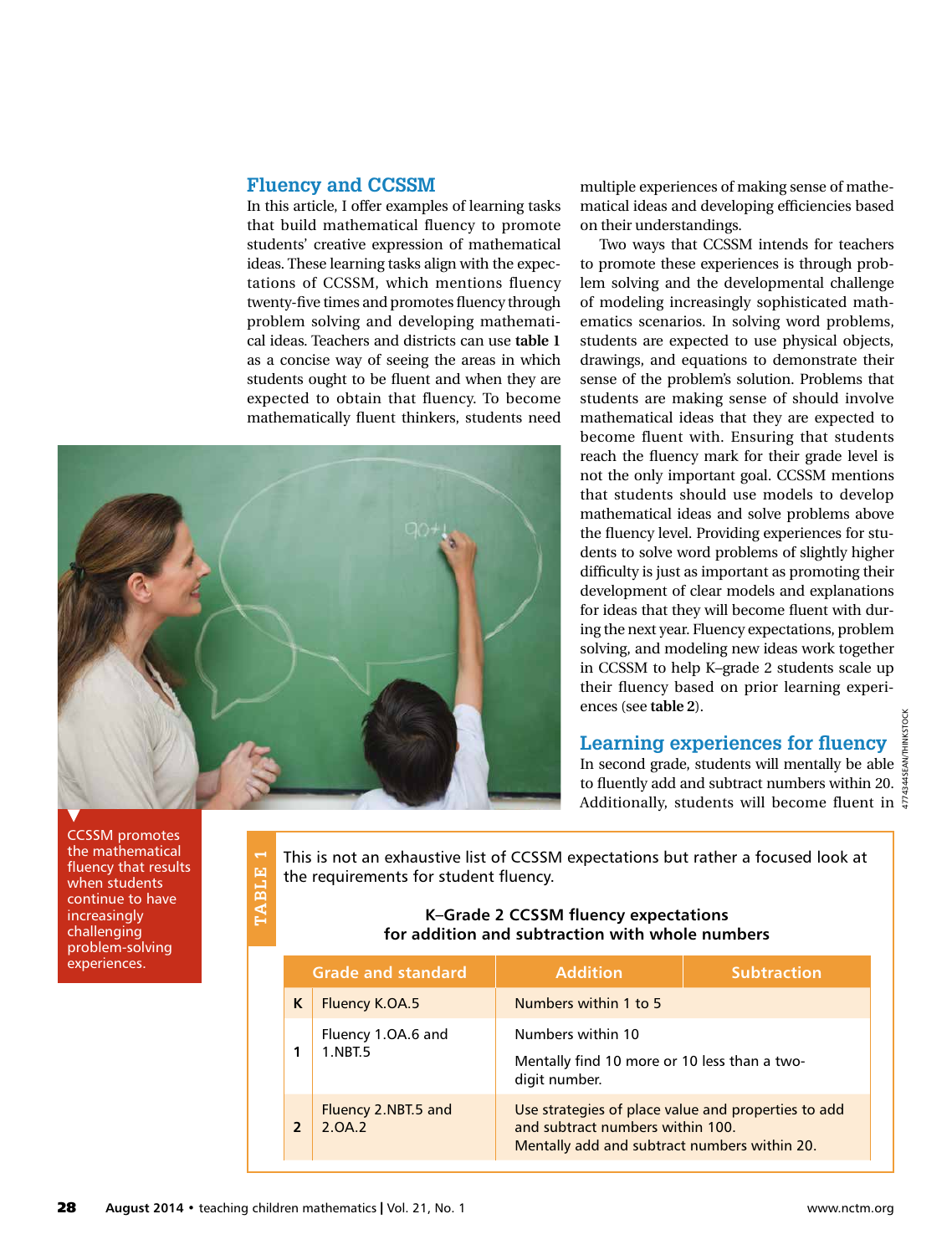using place value and properties of operations to add and subtract numbers within 100. Students are also expected to engage in the eight Standards for Mathematical Practice (CCSSI 2010). To enable them to do so effectively, the classroom should have established norms and a classroom ecology that promotes safety in constructing and sharing viable arguments and critiquing others' thinking. I do not intend the order in the tasks that follow to describe a particular curriculum arrangement but rather to give an example of how Number of the Day, word problem solving, and modeling new mathematics problems align with CCSSM expectations to promote the development of fluency. These types of tasks and activities often coalesce to help students emerge mathematically fluent.

# **Number of the day**

Mrs. Owens is a second-grade teacher who uses various mathematical tasks with her students to help them become fluent mathematical thinkers. She uses Number of the Day to explore mathematical relationships derived from

TABLE 2 **TABLE 2** At the K–2 grade level, fluency expectations, problem solving, and modeling new ideas work together in CCSSM to help students scale up their fluency based on previous learning experiences.

| <b>Grade and standard</b> |                                                               | <b>Addition</b>                                                                                                                                                         | <b>Subtraction</b>                                                                                                                   |  |  |  |
|---------------------------|---------------------------------------------------------------|-------------------------------------------------------------------------------------------------------------------------------------------------------------------------|--------------------------------------------------------------------------------------------------------------------------------------|--|--|--|
| $\mathsf{K}$              | <b>Fluency K.OA.5</b>                                         | Numbers within 1 to 5                                                                                                                                                   |                                                                                                                                      |  |  |  |
|                           | Solving K.OA.2<br>and K.OA.3                                  | Solve word problems by using objects or drawings and decompose numbers less<br>than or equal to 10.                                                                     |                                                                                                                                      |  |  |  |
|                           | <b>Modeling ideas</b><br>K.NBT.1                              | Use objects or drawing to compose and decompose numbers from 11 to 19 into<br>tens and ones.                                                                            |                                                                                                                                      |  |  |  |
| 1                         | Fluency 1.OA.6<br>and 1.NBT.5                                 | Numbers within 10                                                                                                                                                       |                                                                                                                                      |  |  |  |
|                           |                                                               | Mentally find 10 more or 10 less than a two-digit number.                                                                                                               |                                                                                                                                      |  |  |  |
|                           | Solving 1.0A.1                                                | Solve word problems using various<br>strategies for numbers within 20,<br>including problems with three whole<br>numbers, by using objects, drawings,<br>and equations. | Solve word problems using various<br>strategies for numbers within<br>20, by using objects, drawings,<br>and equations.              |  |  |  |
|                           | <b>Modeling ideas</b><br>1.0A.2                               | Use models, properties, and place-value<br>strategies to add a two-digit number to<br>a one-digit number or add a two-digit<br>number to a multiple of 10.              | Use models, properties, and strategies<br>to subtract one multiple of 10 from<br>another multiple of 10 in the range of<br>10 to 90. |  |  |  |
| $\overline{2}$            | Fluency 2.NBT.5<br>and 2.0A.2                                 | Use strategies of place value and properties to add and subtract numbers within 100.                                                                                    |                                                                                                                                      |  |  |  |
|                           |                                                               | Mentally add and subtract numbers within 20; know from memory all sums of two<br>one-digit numbers.                                                                     |                                                                                                                                      |  |  |  |
|                           | Solving 2.0A.1                                                | Solve word problems involving one or two steps for numbers within 100 by using<br>drawings and equations.                                                               |                                                                                                                                      |  |  |  |
|                           | <b>Modeling ideas</b><br>2.NBT.7 and<br>2.NBT.8 and<br>2.0A.4 | Use models, properties, and place value to add and subtract numbers within 1000.                                                                                        |                                                                                                                                      |  |  |  |
|                           |                                                               | Mentally add or subtract 10 or 100 to a number between 100 and 900.                                                                                                     |                                                                                                                                      |  |  |  |

#### **Aligning CCSSM fluency expectations with problem solving and developing ideas**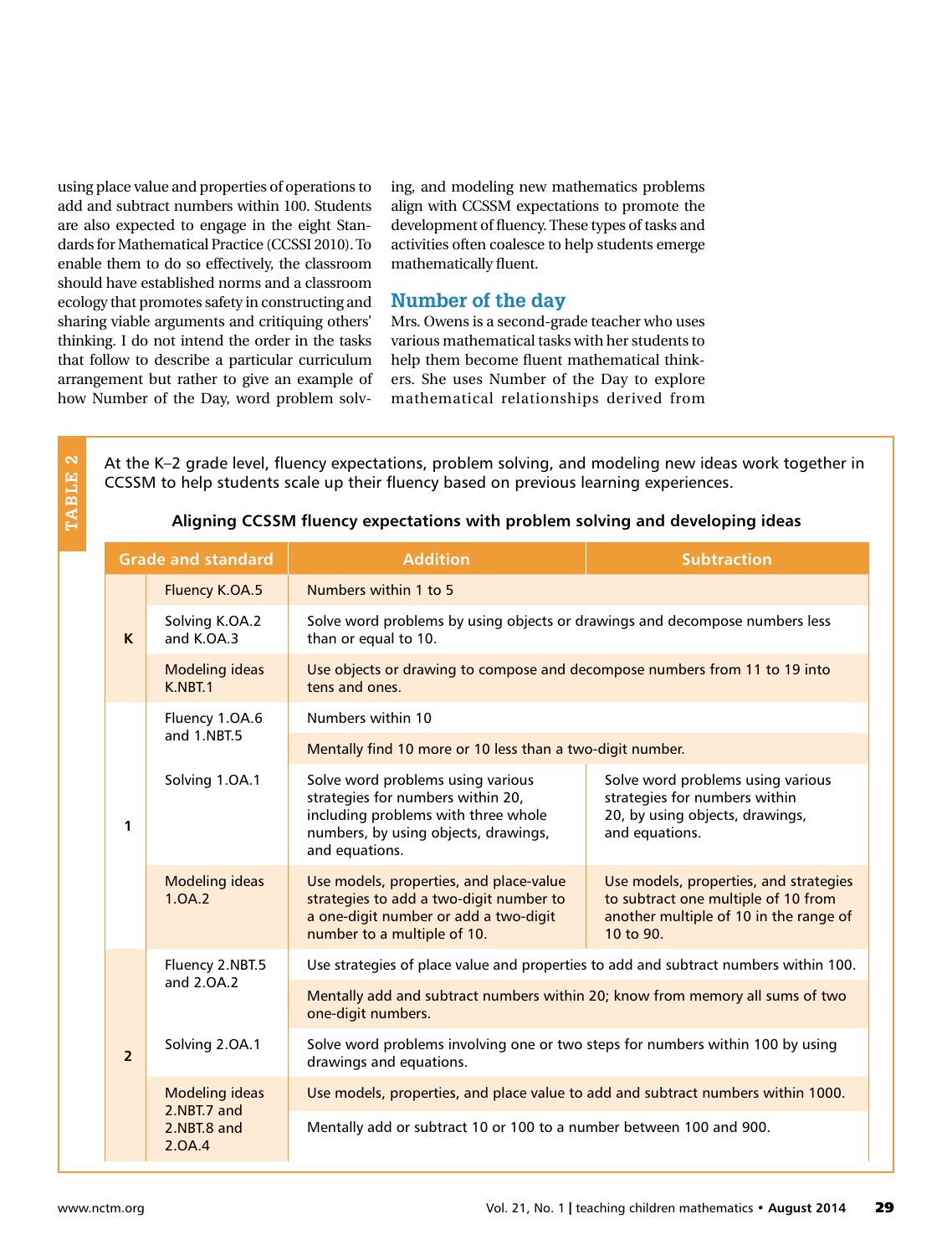During this dialogue, the teacher encouraged students to think about properties and place value.

**Teacher:** We have Marcia's idea of  $22 + 7 = 29$ . Can anyone besides Marcia share one other number sentence she might have written?

**Denzell:** She could write it  $27 + 2 = 29$ . It's easier to add 2 on 27 than 7 on 22.

*Marcia***:** I don't think that will work. That would take part of the number and move it instead of the whole thing. Like in  $7 + 22 =$ 29?

*Mary*: Hmmm, I see Denzell's idea works, but like we were talking before, I don't know if it's a strategy.

*Teacher***:** So, Mary is bringing up another thing we have been considering. Does an idea work in all situations? In your partner pairs, consider Denzell's idea and try to give reasons for why it will or will not always work. [*After a few minutes' work*] Let's come together and share ideas.

*John***:** We found that Denzell is trading the two numbers, and that works for others [*He writes* 23 + 6 = 29 *and* 26 + 3 = 29 *on the whiteboard*.]

*Mary***:** We also think it always works because he is not changing how much it is all together. It's just the ones.

*Teacher***:** That's an interesting idea [*motioning for Mary's partner Shayna to continue discussing the idea*]. Shayna, why don't you tell us more about the ones. What does Mary mean?

*Shayna***:** Well, we think that changing the numbers in the ones keeps the answer the same, but you can't do that with the tens.

*Marcia*: I guess that makes sense, because  $22 + 7$  is like  $27 + 2$ , but 72 +2 would be way too big. It still seems weird switching just part of the number, though.

*Kendrae***:** We switched the numbers, but we expanded first. Can we show? [*The teacher motions for Kendrae to write it on the board.*] So, we wrote Denzell's way [*He writes* 20 + 2 + 7 = 20 + 7 + 2]. Twenty-two is really  $20 + 2$ . Then add 7 more. Or we can switch when we add the 2 and 7. It will always work because he is adding in a different order but adding the same numbers.

*Marcia***:** Oh, yeah, I can see that now.

*Teacher***:** I see a lot of heads nodding yes now. You all did a good job thinking about the place value in the strategy and using the commutative property to explain why it works.

[*Later in the year, the class revisited this discussion, deciding that you can switch the numbers in the ones place with each other and the numbers in the tens place with each other, but not across place values. The students further decided this was true for only addition and not for subtraction.*]

> students' ideas. The activity generally takes from five to fifteen minutes. This day, she poses the number 29 and asks students to develop a number sentence in which 29 is the result. Owens then further challenges the students to use the same numbers in their sentence and make other number sentences. After students individually

complete their idea, they share it with a partner and then have a whole-class discussion. Using students' ideas, Owens facilitates dialogue around making sense of one another's ideas and deepening mathematical understanding. During the conversation (see **fig. 1**), Owens encourages students to think about properties and place value as they address adjustments to Marcia's idea of  $22 + 7 = 29$ . Although students typically choose to write other relationships, such as  $7 + 22 = 29$  or  $29 - 7 = 22$ , what emerged this day from the whole-class discussion was different and significant.

When observing through the lens of fluency expectations in CCSSM for second grade, consider the following three important points in this classroom scenario:

- **1.** Students build on their fluency from first grade by adding and subtracting numbers within 10, such as  $2 + 7$  or  $7 + 2$ . This fluency allows them to attend to the more mathematically sophisticated work of explaining whether Denzell's idea always works.
- **2.** Students use strategies of place value in their explanations as they note that Denzell can switch two numbers that are in the ones place but cannot switch a number in the ones place with a number in the tens place.
- **3.** Students demonstrate understanding of the commutative property through their use of strategies and in their explanation of why Denzell's idea worked.

As the school year continues, Number of the Day will provide students with a steady flow of ways to consider the accuracy and efficiency of various strategies and become flexible in their thinking about adding and subtracting numbers within 100. As Owens works with her students, she will have ever more challenging expectations, so that as students reach the fluency requirement for second grade, their intellect will be challenged to think through addition and subtraction with larger numbers, exploring the viability of their strategies in new areas.

# **Word problem solving**

Making sense of word problems and developing feasible solutions is highly valued in CCSSM. Through problem solving of this kind, students have even more opportunities to develop their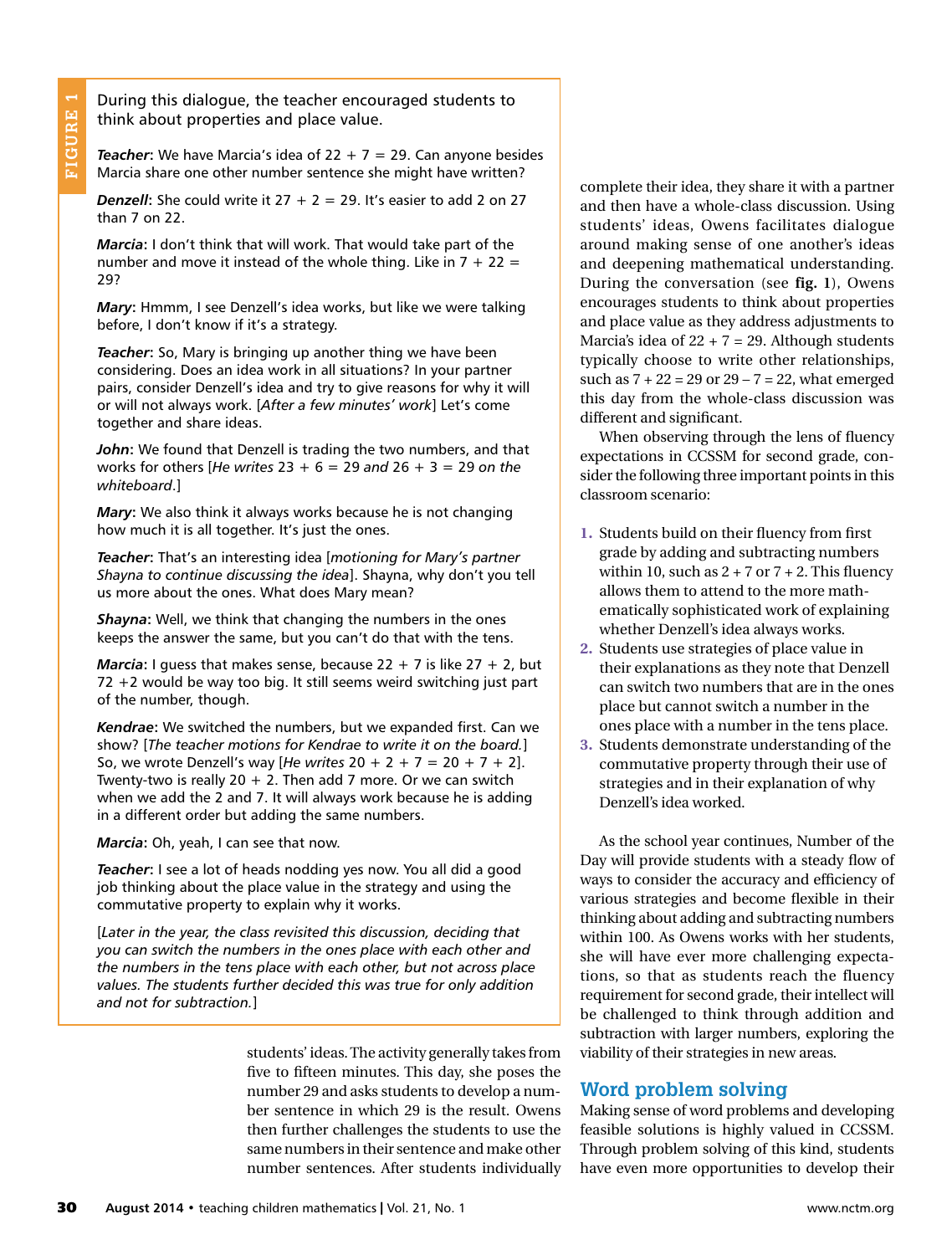expected grade-level fluency. In the middle of the year, as her class was still moving toward their second-grade fluency mark, Owens posed the following two-step problem on the board:

There were 48 kindergartners and first graders all together in the cafeteria. The kindergartners left, and 26 second graders came in. Now there are 54 students in the cafeteria. How many kindergartners were in the cafeteria? How many first graders are in the cafeteria?

On receiving the problem, students set out to make sense of the scenario individually. After giving them sufficient time, Owens asks them to discuss their sense-making efforts with a partner. Several of the partner pairs decide to role-play a simpler scenario using blocks, rods, or counters. This action by the students emerges as a mathematical practice because Owens has encouraged them throughout the year to role-play problem scenarios and to experiment with smaller numbers as a way to persevere in problem solving.

Other students work to make complete concrete models, draw out the scenario making a sketch of their own cafeteria and tables, use guess-and-check strategies, and write equations they think may be useful. Next, each pair of students explains its solutions to a small group whose members determine whether the solution makes sense.

Organizing snapping blocks by units of 10 to represent the children in the problem, Elissa and Summer acted out the scenario repeatedly, practicing adding and subtracting numbers less than 100, the expected fluency mark.

wrong this is wright "We first tried it out with blocks and then drew pictures. Since there were forty-eight, we made forty-eight like this: four tens and eight. Then took twenty-four kindergartners and twentyfour first graders. But the kindergartners left: 'Yay, we are going to the playground!'"

"Then there were twenty-four first graders and twenty-six second graders. But that was only fifty, not fifty-four. There are five tens. It was wrong. We tried many more times, like with twenty-six and twenty-two kindergartners, and we saw we needed to take out less kindergartners to get to fifty-four."

"We found that twenty kindergartners went to the playground, yeah, were going to the playground. Then when the second grade came in, they added twenty-six to the twenty-eight. Six and eight make fourteen, and forty plus fourteen is fifty-four. That's how we do it."



**FIGURE 2**

붑

**GURE** 

 $\overline{\mathbf{c}}$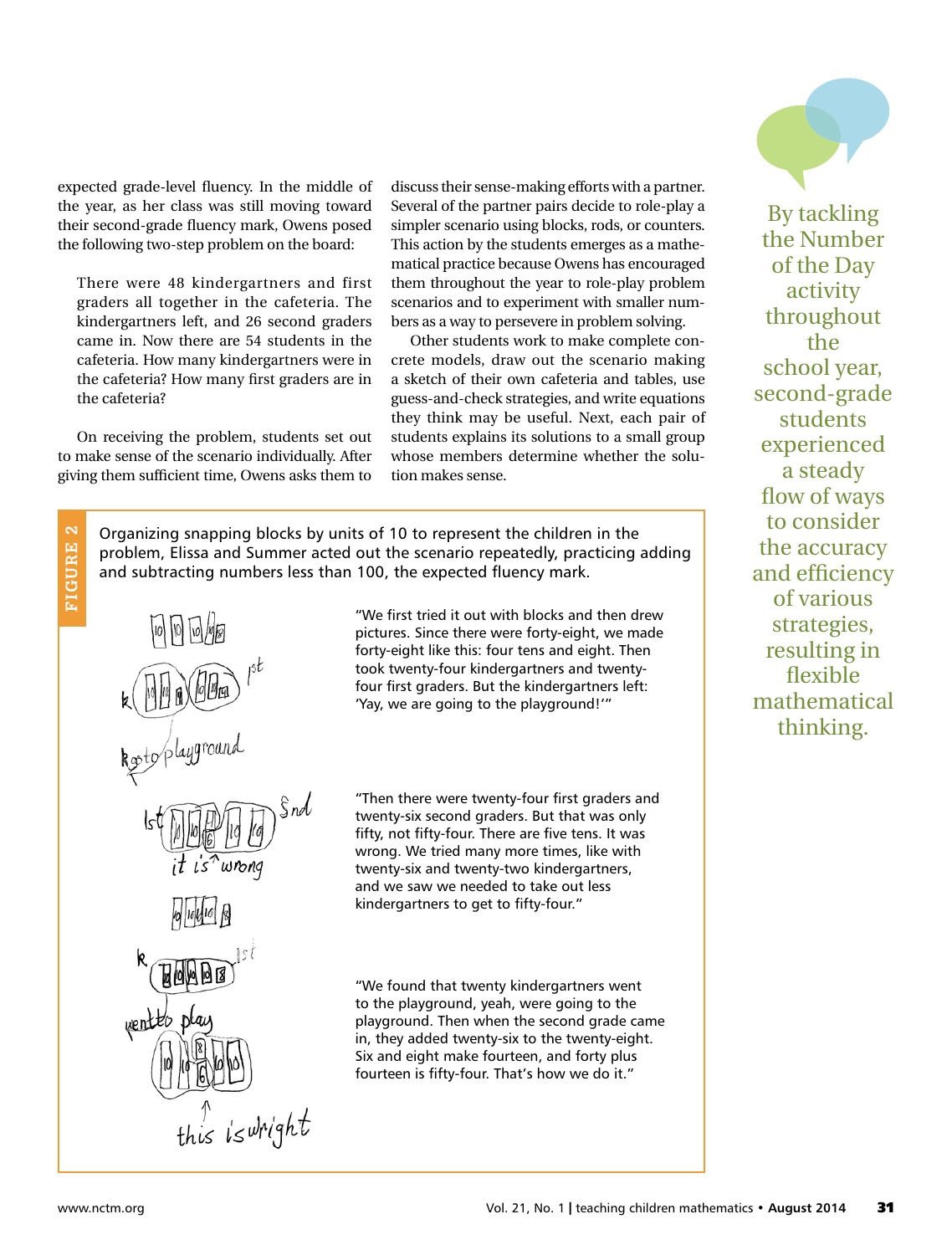$\infty$ **FIGURE 3 GURE** 

**FIGURE 4**

FIGURE

4

Kalley and Diana's working-backward strategy shows how they continue to use their first-grade fluencies of mentally adding or subtracting 10 from a two-digit number to build toward adding and subtracting fluently for numbers within 100.

| Step 1                     | Step 2 |                                        | $S+CP$ 3                       |
|----------------------------|--------|----------------------------------------|--------------------------------|
| 54 first & secened         |        | 48 Kindergarden & first<br>$-28$ first | 20 kindergarden<br>$+28$ first |
| $-26$ second<br>$28$ first |        | 20 Kindergorden                        | 48 modergarden & first         |

"We did it by going backwards. There were fifty-four at the end, and twenty-six were second graders. So, taking twenty-six away, we said, fifty-four, forty-four, thirty-four, and six more was twenty-eight first graders in step one. Then at the beginning, there were forty-eight, and twenty-eight were first graders. So, forty-eight, thirty-eight, twenty-eight, and eight more was twenty kindergartners in step two. So, that's how we got the answer in step three."

Albert drew an open number line to successfully explain his and Bianca's strategy to students in their small group. As a result, they included the open number line in their wholeclass explanation.



"Since the kindergartners left and the second grade came in [*pausing*], the total went up by six, so there are six more second graders. So, there must be twenty kindergartners; see? Twenty-six minus twenty is six. If there were forty-eight at the start, twenty were kindergartners, then forty-eight minus twenty is twenty-eight first graders. I don't know why we did step three. I don't think we need it."

> In this particular class session, students agreed on three viable solution strategies (see **figs. 2**, **3**, and **4**). Their explanations are the results of students' perseverance and toil to find a solution. Elissa and Summer's work (see **fig. 2**) shows their use of snap cubes to represent the

number of children in the problem. The girls organized the cubes by units of ten, acting out the scenario many times to figure out what needed to happen. Within their many attempts, they practiced a great deal of adding and subtracting numbers less than 100, the expected fluency mark. Owens encouraged her students to act out problems and situations as they needed to make sense of problems. In so doing, these second graders became occupied with learning mathematics and naturally worked toward building their fluency.

Kalley and Diana's solution (see **fig. 3**) cleverly attends to a strategy they had used a week before, working backward. Before presenting this problem, Owens highlighted the girls' working-backward strategy by posting their work with other solution types on the side wall of the classroom. The students often reference and use these strategy types when considering new problems. Kalley and Diana's explanation shows how they continue to use their first-grade fluencies of mentally adding or subtracting 10 from a two-digit number to build toward adding and subtracting fluently for numbers within 100.

Albert and Bianca (see **fig. 4**) show a great understanding of subtraction as the distance between two numbers on the number line. During Albert and Bianca's explanation to their small group, much confusion occurred around the number 6 and what it means. Albert decided to draw an open number line to help explain their solution. Students in the pair's small group saw the meaning of the 6 from the open number line. As a result, they included it in their whole-class explanation.

By making sense of and developing solutions to word problems, these students had the opportunity to develop flexible thinking and decide which kinds of thinking are accurate. Their work to solve the problem not only involved multiple additions and subtractions but also tasked students with creatively procuring a model and a strategy. The classroom culture that Owens established opens up opportunities for her students to develop fluency in creative mathematical expression.

# **Modeling new mathematical ideas**

A great deal of importance should be placed on the activity of asking students to make sense of and model new mathematical ideas. Through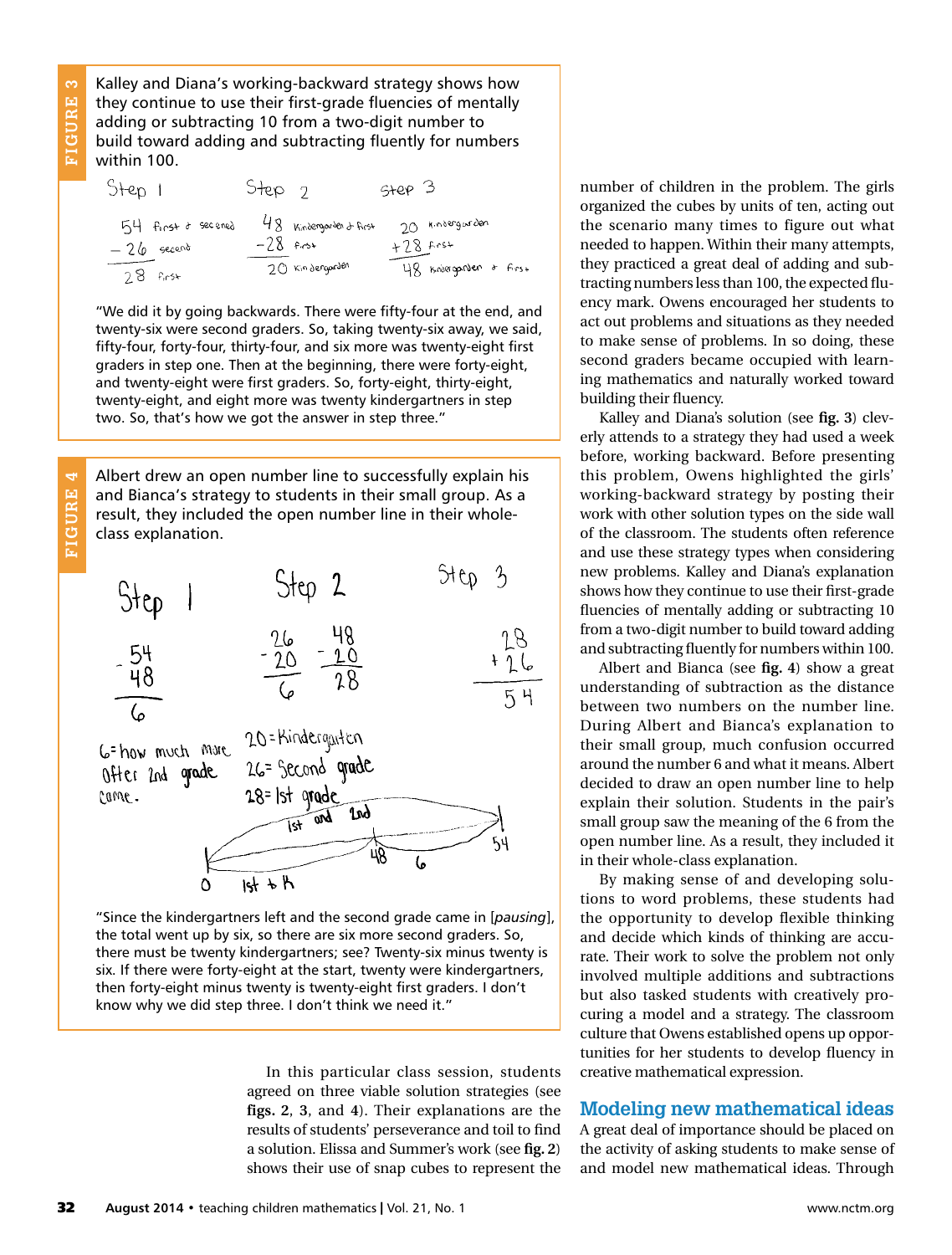the activity of modeling, students can come to see both why and how concepts connect, and by seeing these connections, they can invent abstract ways of handling the addition and subtraction of whole numbers. The following scenario from Owens's class shows the importance that modeling experiences can have in giving students opportunities to further their mathematical thinking with larger numbers.

Students in Owens's class had been working with base-ten blocks to represent adding twodigit numbers within 100. On this day, however, she asked the class to find a way to add 27 + 35 without using the blocks. In the challenge of moving away from a concrete representation, some students drew pictures, and others began to use the place-value meanings of the numerals. Owens noticed that Arnold used place-value ideas to find an answer, so she asked him to explain the idea to the class (see **fig. 5**). Arnold's explanation and representation show an understanding of place value.

Arnold stated, "The 2 is really like two of the tens blocks, and the 3 is really like three of the tens blocks, so that's five tens blocks."

Arnold's experience with using blocks for modeling has helped him make sense of placevalue meanings, but more important, Arnold offered for consideration his own creative mathematical expression using these understandings. His explanations directed other students' thinking toward the meaning of the numerals. Because students had been modeling these ideas in class, they had many experiences through which to connect the meanings of number representation and addition.

During the next couple of weeks, Owens noticed her students moving toward the efficiency of representing solutions to these problems by using the notion of place value. Because of this, she discerned that it was time to challenge her students with problems involving 2 two-digit numbers that sum to be more than 100. She gave students 46 + 58 as a first nudge

NATIONAL COUNCIL OF TEACHERS OF MATHEMATICS

**THE NATION'S PREMIER MATH EDUCATION EVENTS**

# **Speak at an NCTM Conference**

Want to share your expertise at one of our **2015 Regional** Conferences? Apply now to present next year and join us in Atlantic City, Minneapolis, or Nashville. NCTM conferences are where teachers, administrators, math coaches and teacher educators share ideas and best practices.

Submit your proposal to present at **www.nctm.org/speak**.

#### NCTM REGIONAL CONFERENCES **& EXPOSITIONS** 20 <u>հ</u>

**Atlantic City, NJ • October 21–23 Minneapolis, MN • November 11–13 Nashville, TN • November 18–20** *Speakers apply by September 30, 2014*

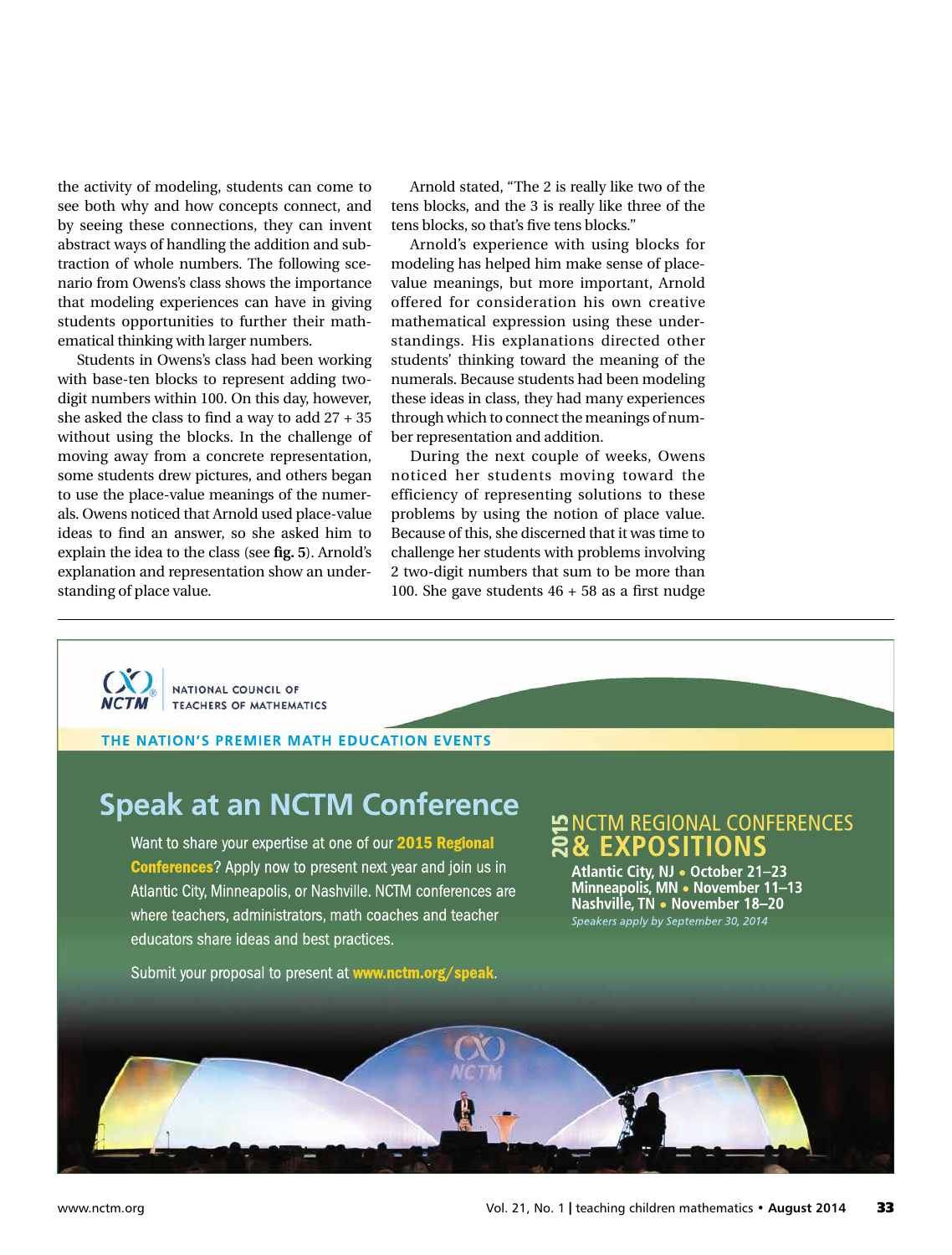LO **FIGURE 5** FIGURE

**FIGURE 6**

FIGURE

ဖ

Noticing that Arnold's representation showed an understanding of place value, the teacher asked him to present his explanation to the class, which directed other students' thinking toward the meaning of the numerals.

 $27$ + 35  $\overline{2}$ 50

> 46  $+58$  $rac{14}{90}$

"Seven plus five is twelve, so I wrote it down there. But this two is really twenty, right? And three is really thirty, so twenty plus thirty is fifty. Then I wrote it down, too. The one [*pointing to the twelve*] means ten, and five [*pointing to the fifty*] means fifty, so ten and fifty is sixty plus the two more."

Unsuccessfully trying to solve a two-digit problem on paper, Arnold reverted to modeling it with blocks and found his place-value error.

*Arnold:* I did this the same, but I messed up.

*Owens:* OK, explain what you did.

*Arnold:* I added 6 and 8, 14. Then 40 and 50, 90. At first, I saw 90 and 10 and wrote 91, but I knew that wasn't right, so I scratched it out and wrote 100, then added 4 more, 104.

> into thinking beyond 100. Owens told students that they could use whatever tools they needed to help them come to a solution. She watched Arnold and the other students as they thought through the problem. At first, Arnold attempted to find the answer without the blocks. He started by trying to use place value and representations as he had before, but he got stuck and decided to grab some base-ten blocks. He modeled the new mathematics problem with the blocks, then quickly adapted his written representation to deal with the new value (see **fig. 6**).

> Owens allowed Arnold time to think and the opportunity to select and use appropriate tools. Arnold's confession that he had first thought the sum was 91 shows how fragile student thinking is when students encounter problems at the abstract level that are more difficult to solve. Through the use of modeling, Arnold self-corrected his place-value error and adapted his previous ideas to meet the demand of the larger numbers. Later in the school year, these students reflected on these modeling experi-

ences to help them adapt to solving problems involving 2 three-digit numbers by using models of blocks and drawings as well as properties and place value. Through these learning experiences, students came to sensibly choose, as Arnold did, the more efficient strategy of using place value to add and subtract large numbers. They were able to move from modeling with blocks to modeling with mathematical ideas. As students make their own choices about mathematical efficiency based on their own understandings, they develop a powerful fluency for quantitative thinking.

#### **Fluency**

Students become mathematically fluent thinkers when they have many occasions to make sense of problems and apply their understandings toward increasingly sophisticated problems. CCSSM expectations can guide teachers' instructional endeavors for the purpose of helping students become fluent. Such tasks as Number of the Day, word problems, and modeling new mathematical ideas align with CCSSM expectations and can be scaled to continually challenge students' thinking and create the space to develop accuracy, flexibility, and efficiency. Focused and coherent instruction using these ideas moves students beyond the mere ability to quickly recall facts into demonstrating fluency as a creative expression of mathematical ideas.

The learning scenarios described above focus on fluency development in second-grade students. For teachers who would like to see tasks and activities for kindergarten and first-grade students, I recommend the article "Fluency with Basic Addition" (Kling 2011), which gives ideas for developing early number sense, and "The Road to Fluency and the License to Think" (Buchholz 2004), which presents ideas on developing student strategies and mental thinking.

The qualities of people who fluently speak a foreign language are made evident as they actively engage with the language. Using both the structure and meanings within the language, they can create new forms of expression and new relationships. Imagine what it would mean to have a generation of students with similar quantitative ways of thinking and being. Fluency, as the ability to creatively express ideas, pertains to not only language but also